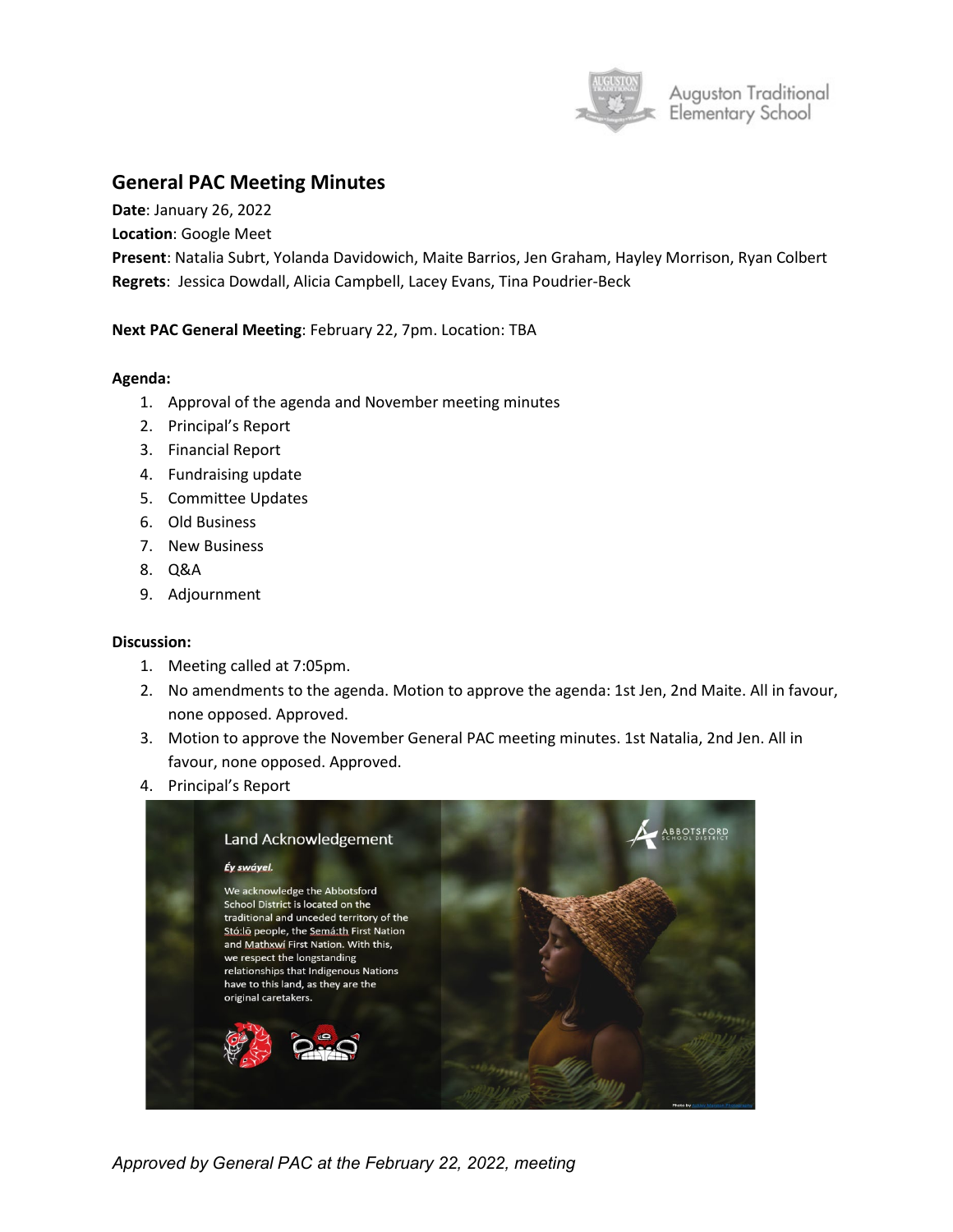

The Abbotsford board of education voted on Dec. 7, 2021, in favour of renaming Upper Sumas Elementary school to **Semá:th** and Matsqu Elementary school to **Mathxwi**.

- a. School Update
	- i. Christmas: -5 days of Christmas was a great deal of fun!
	- ii. Report Cards Changed to March 11th go home date (from March 4th) due to closure first week of January
	- iii. Drumming re-booked for May 24th
	- iv. Zero Waste Presentation set up (virtual): Feb 8th
	- v. Staff Meetings had to be canceled: 2 in November due to flooding, and 2 in January: on the first week due to delayed start, and on the 3rd week of January.
	- vi. Budget: we are in a good position. 41% of the budget has been spent halfway through the year, allowing for 9% surplus.
	- vii. On-line K registration begins next week
	- viii. Challenges continue
		- Staffing shortages, while the student attendance is steady (see point ix below).
		- Prep time must be given to teachers; therefore, children are getting more playground time to allow for that.
		- PE and LLC time as well as Learning Assistance and ELL have been affected by staff shortage
		- The ad for noon hour supervisors has been posted on the Facebook page and shared via email. The bus duty also needs to be covered. In the absence of parents, the teachers and Ryan must fill in.
		- Principal time therefore has to be spent on covering classes, bus duty, changing Health guidelines etc.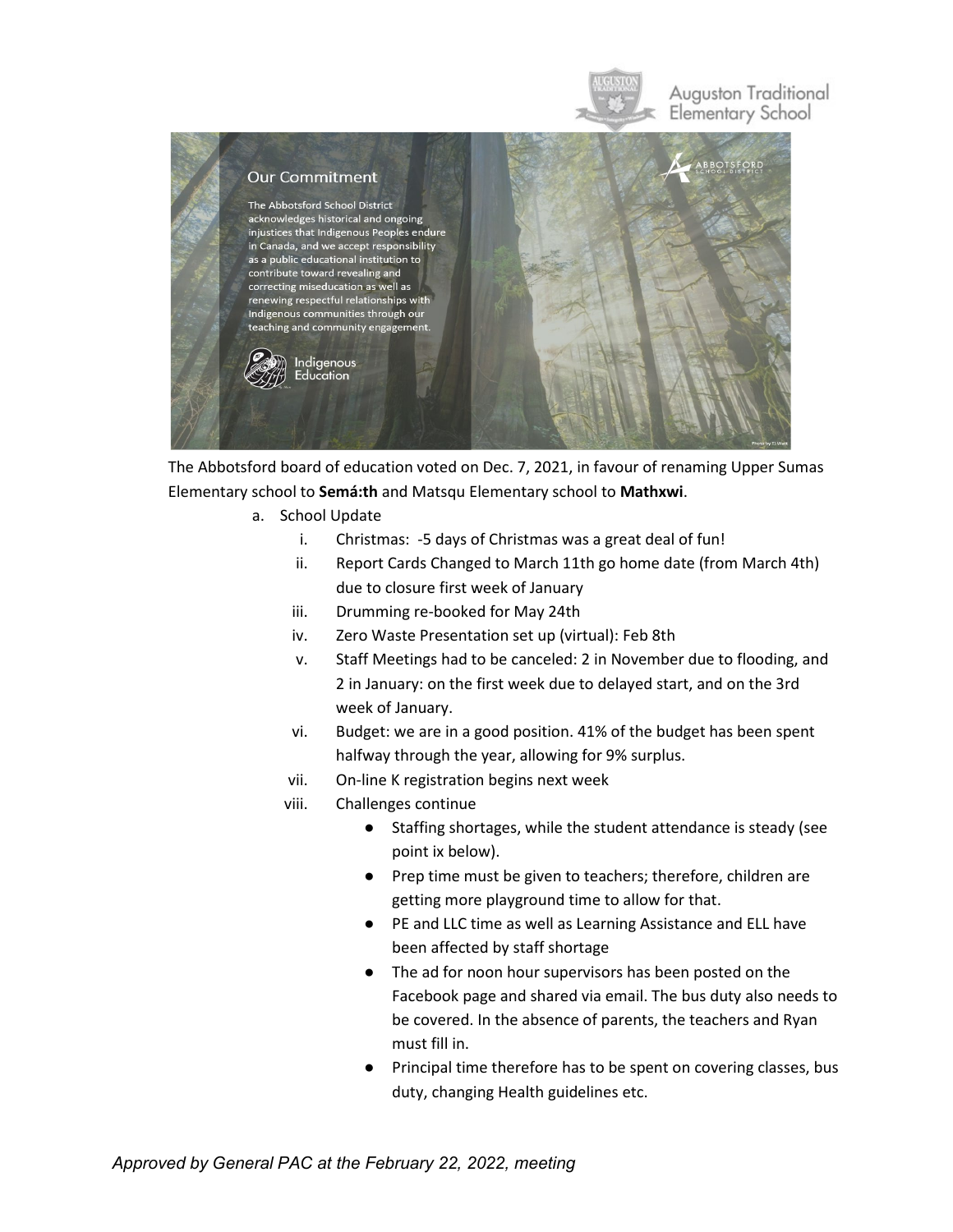

- District teachers have been deployed to schools due to staff shortages. Mrs. Van Dyk is leaving on Feb 18 and at this time it is not known who will replace her.
- ix. Student Attendance (%):
	- 10-Jan 14.9 11-Jan 15.5
	- 12-Jan 13.2
	- 13-Jan 13.5
	- 14-Jan 17.2
	- 17-Jan 11.5
	- 18-Jan 10.3
	- 19-Jan 11.0
	- 20-Jan 11.5 21-Jan 12.8
	- 24-Jan 17.7
	- 25-Jan 14.3
	- 26-Jan 12.8
- b. Wish List for classroom improvements, school's sensory room, library and other areas has been received by Ryan and is compiled below:
	- i. Classroom resources:
		- New carpets
		- Class self-regulation items: fidgets, chair cushions, noise canceling headphones, calming lights; exercise bikes, standing desks
		- Current and diverse books for classroom library, including books with indigenous content; books for emotional regulation; novel sets.
		- Center Time games: MagnaTiles, math games; good quality puzzles (25-50 pieces)
		- Teaching tools: Mini white boards, Clipboards, math manipulatives, containers and storage bins for classroom materials; Prizes/incentives.
		- Home reading books
		- Art supplies: class set paints/brushes
	- ii. Sensory Room additions, eg: calming lights
	- iii. Sensory path in hallway
	- iv. Guest speakers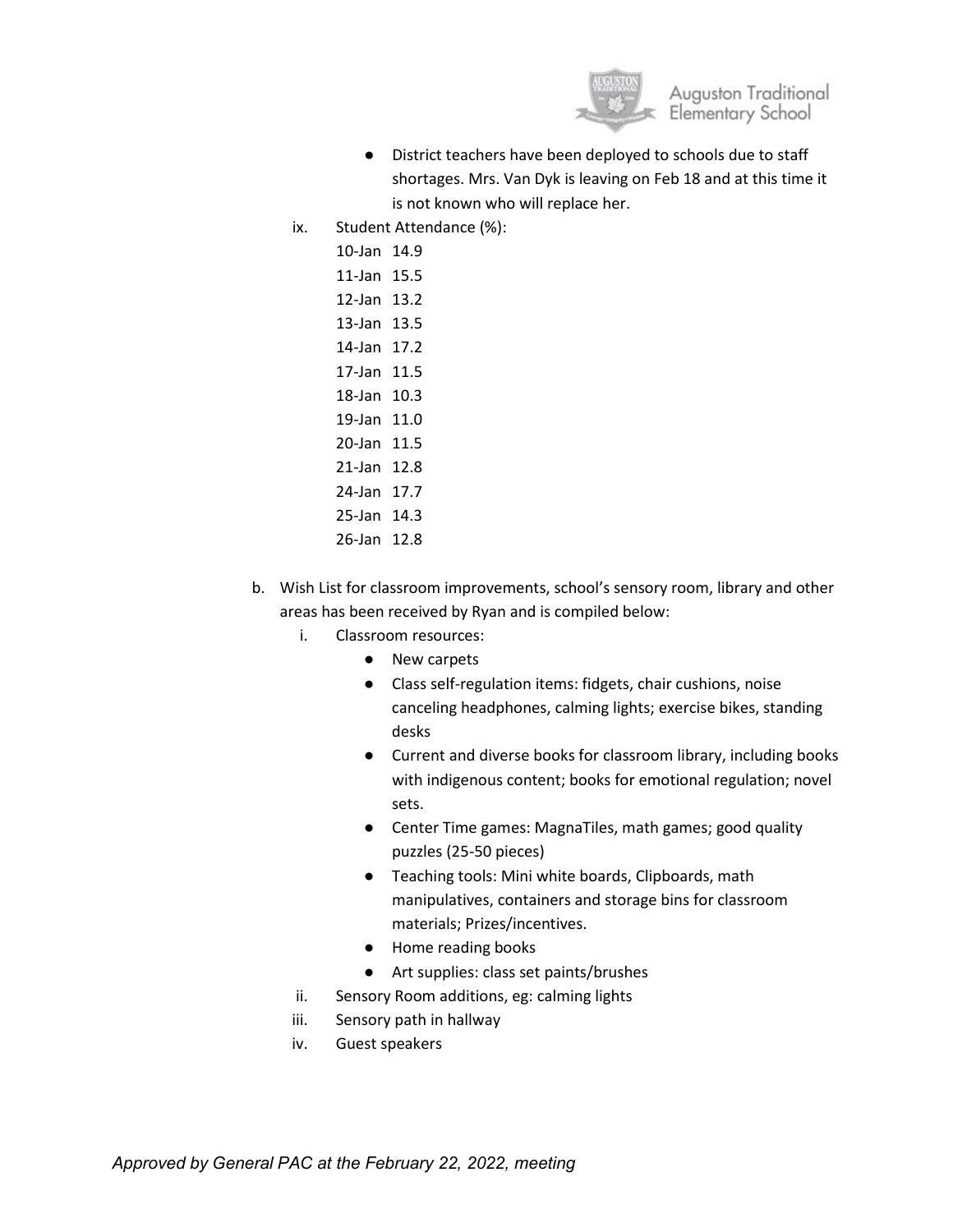

- v. Artist in residency. High touch high tech with an art focus. We used to have a resident artist so maybe we can look into doing something similar.
- vi. Field Trips
- vii. Outdoor learning equipment (toys), including Gaga ball pit
- viii. Outdoor classroom or covered play area which would include sandbox that can be closed up, mud kitchen, garden shed in case MPR space is needed for something else, yearly garden maintenance supplies such as fertilizers and soil
- ix. Large sandpit by garden for K classes
- x. Cash for classroom decor to enhance room's atmosphere (decorating!)
- 5. Financial Report
	- a. Detailed report will be provided at the next meeting in February.
- 6. Fundraising update
	- a. BookFair there were good deals on books that were shared with the library tech
	- b. Pink Shirt Day A donation can be made with the profits for an anti-bullying campaign. Jen to share the organizations that the donations could go. Pink shirts with kindness message in, black or white shirts can be done. The pink shirt day used to be called an anti-bullying day; now the focus is on inclusion, diversity and kindness. Jen mocked up some shirts and showed an order form. The orders should probably be done by Feb 4 or 7th. The shirts could be bagged up and distributed at the school to the kids. The min order to be submitted by the PAC is 72 T shirts. Maybe the T-shirts could be given as a gift to teachers (~30 ppl) and potentially Gr 5 kids. If we don't get 72, then we won't be able to fill the orders. Staff sizing must be collected. No need to vote on Staff shirts, since it can be paid <\$200 without PAC approval, and the rest can come out from the Staff Appreciation or Miscellaneous budget lines. Everyone agreed and this will roll out ASAP. Mr Colbert will get sizing out ASAP.
- 7. Committee Updates
	- a. Traffic and Safety Roundabout has been very busy and especially bad in the afternoon
	- b. Hot Lunch Has been put on hold due to Covid
	- c. Yearbook Rupi Bhullar has been contacted and has received the information needed to move forward. If anyone can step up to help her out, please let Yolanda know and we will get you in contact with her.
	- d. Grade 5 Grad Nothing has been set yet. Mr Colbert needs to have a meeting with the Staff.
- 8. Old Business
	- a. School Access & Volunteers No volunteers permitted at this time.
	- b. Meetings We will watch how the numbers are and make a decision on a faceto-face General meeting in February